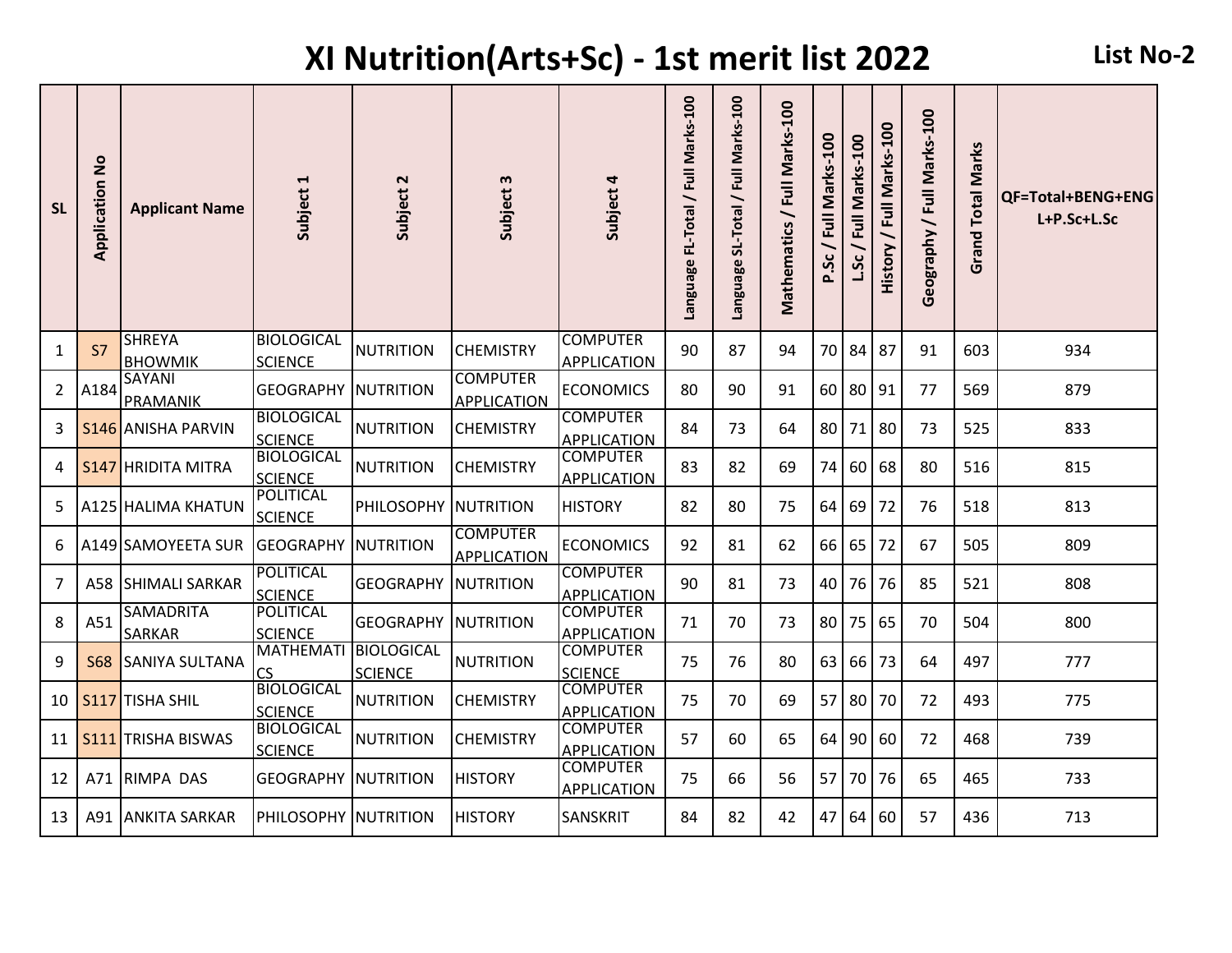## **XI Nutrition(Arts+Sc) - 1st merit list 2022 List No-2**

| <b>SL</b> | $\frac{1}{2}$<br>Application | <b>Applicant Name</b>     | $\blacktriangleleft$<br>Subject     | Subject 2        | $\boldsymbol{\omega}$<br>Subject      | Subject 4                             | Language FL-Total / Full Marks-100 | SL-Total / Full Marks-100<br><b>Panguage</b> | Mathematics / Full Marks-100 | / Full Marks-100<br>p.Sc | L.Sc/Full Marks-100 | History / Full Marks-100 | eography / Full Marks-100<br>O | <b>Total Marks</b><br>Grand | QF=Total+BENG+ENG<br>L+P.Sc+L.Sc |
|-----------|------------------------------|---------------------------|-------------------------------------|------------------|---------------------------------------|---------------------------------------|------------------------------------|----------------------------------------------|------------------------------|--------------------------|---------------------|--------------------------|--------------------------------|-----------------------------|----------------------------------|
| 14        |                              | A143 RIYA ROY             | <b>GEOGRAPHY</b>                    | NUTRITION        | <b>COMPUTER</b><br><b>APPLICATION</b> | <b>SANSKRIT</b>                       | 83                                 | 74                                           | 40                           | 32                       | 69                  | 64                       | 63                             | 425                         | 683                              |
| 15        |                              | <b>S145 SAMMI KHANAM</b>  | <b>BIOLOGICAL</b><br><b>SCIENCE</b> | <b>NUTRITION</b> | <b>CHEMISTRY</b>                      | <b>COMPUTER</b><br><b>SCIENCE</b>     | 69                                 | 71                                           | 69                           | 55                       | 66                  | 45                       | 45                             | 420                         | 681                              |
| 16        |                              | S102 PRITI BAG            | <b>BIOLOGICAL</b><br><b>SCIENCE</b> | <b>GEOGRAPHY</b> | <b>NUTRITION</b>                      | <b>COMPUTER</b><br><b>APPLICATION</b> | 80                                 | 66                                           | 60                           | 45                       | 62                  | 60                       | 55                             | 428                         | 681                              |
| 17        | A53                          | Satabdi Roy               | <b>POLITICAL</b><br><b>SCIENCE</b>  | PHILOSOPHY       | <b>INUTRITION</b>                     | <b>HISTORY</b>                        | 60                                 | 83                                           | 45                           | 57                       | 51                  | 68                       | 61                             | 425                         | 676                              |
| 18        |                              | <b>S152 SINJINI BANIK</b> | <b>BIOLOGICAL</b><br><b>SCIENCE</b> | <b>NUTRITION</b> | <b>CHEMISTRY</b>                      | <b>COMPUTER</b><br><b>APPLICATION</b> | 57                                 | 64                                           | 80                           |                          | 60 60 53            |                          | 53                             | 427                         | 668                              |
| 19        |                              | A136 ARKITA PAUL          | <b>GEOGRAPHY NUTRITION</b>          |                  | <b>HISTORY</b>                        | <b>MUSIC</b>                          | 66                                 | 64                                           | 60                           |                          | $52$ 55             | 63                       | 63                             | 423                         | 660                              |
| 20        |                              | <b>S123 AKANSHA DAS</b>   | <b>BIOLOGICAL</b><br><b>SCIENCE</b> | <b>GEOGRAPHY</b> | <b>NUTRITION</b>                      | <b>COMPUTER</b><br><b>APPLICATION</b> | 61                                 | 66                                           | 40                           |                          | $56$ 55             | 70                       | 61                             | 409                         | 647                              |
| 21        |                              | A172 DEBJANI DAS          | <b>GEOGRAPHY NUTRITION</b>          |                  | <b>COMPUTER</b><br><b>APPLICATION</b> | <b>SANSKRIT</b>                       | 75                                 | 72                                           | 45                           | 39                       | 47                  | 60                       | 70                             | 408                         | 641                              |
| 22        |                              | A186 PRIYANKA SHAW        | PHILOSOPHY GEOGRAPHY                |                  | <b>NUTRITION</b>                      | <b>COMPUTER</b><br><b>APPLICATION</b> | 84                                 | 56                                           | 47                           | 37                       | 41                  | 62                       | 85                             | 412                         | 630                              |
| 23        |                              | A114 SHREYEE BASAK        | POLITICAL<br><b>SCIENCE</b>         | <b>NUTRITION</b> | <b>COMPUTER</b><br><b>APPLICATION</b> | SANSKRIT                              | 57                                 | 65                                           | 39                           | 60 <sup>1</sup>          | 56                  | 63                       | 45                             | 385                         | 623                              |
| 24        | A2                           | SHREEJA BISWAS            | <b>PHILOSOPHY NUTRITION</b>         |                  | <b>HISTORY</b>                        | <b>COMPUTER</b><br><b>APPLICATION</b> | 66                                 | 68                                           | 35                           | 38 <sup>1</sup>          | 47                  | 61                       | 45                             | 360                         | 579                              |
| 25        | A14                          | Dipsikha Pal              | <b>POLITICAL</b><br><b>SCIENCE</b>  | <b>NUTRITION</b> | <b>COMPUTER</b><br><b>APPLICATION</b> | <b>SANSKRIT</b>                       | 49                                 | 71                                           | 25                           |                          | 51 50 57            |                          | 45                             | 348                         | 569                              |
| 26        |                              | A214 PAMPA MITRA          | <b>POLITICAL</b><br><b>SCIENCE</b>  | <b>NUTRITION</b> | <b>HISTORY</b>                        | <b>COMPUTER</b><br><b>APPLICATION</b> | 66                                 | 60                                           | 30                           |                          | $41$   45           | 61                       | 48                             | 351                         | 563                              |